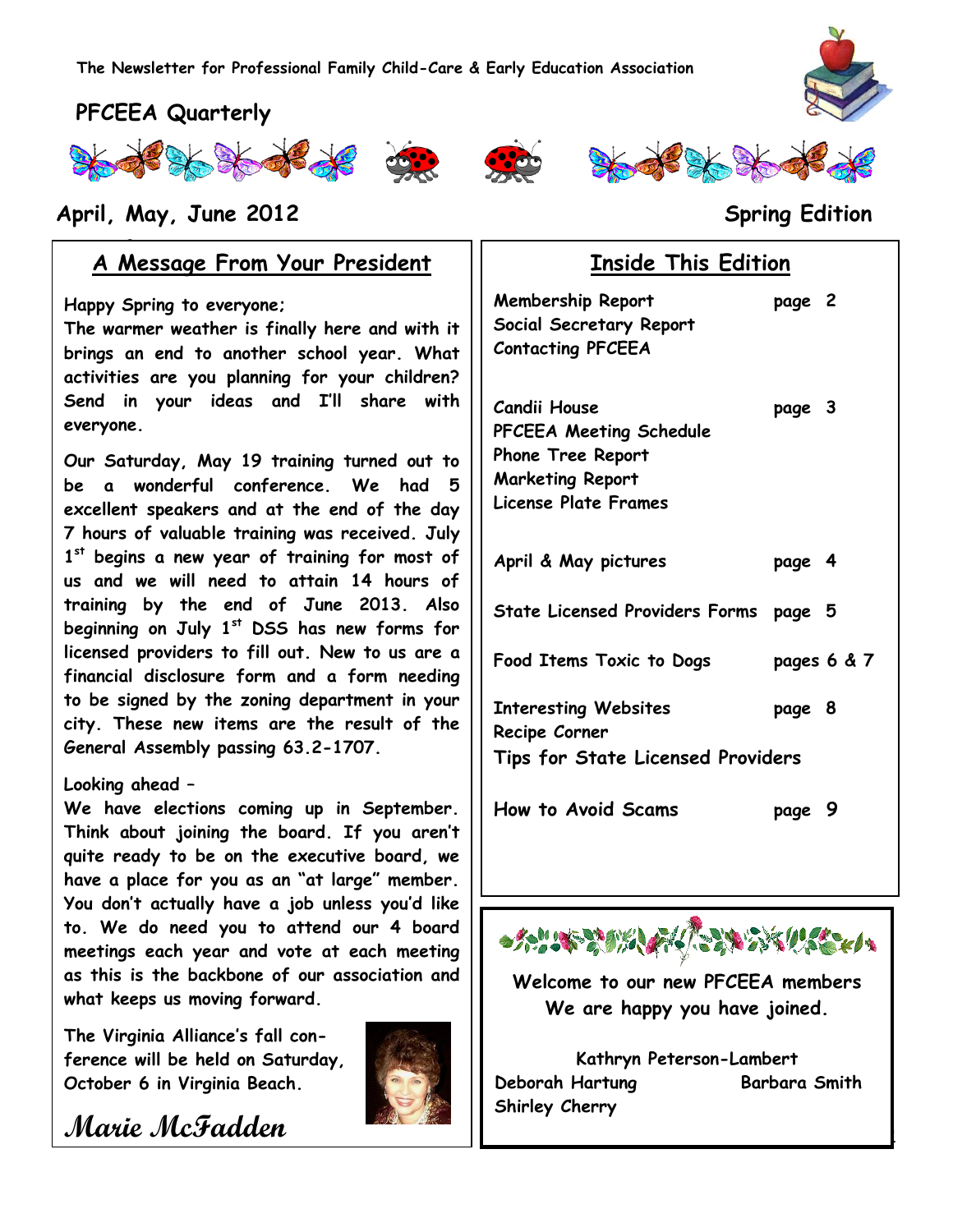## **Membership Report**

**We currently have 83 members: 20 in Chesapeake, 1 in Hampton, 23 in Norfolk, 7 in Portsmouth, 3 in Suffolk, 28 in Virginia Beach, and 1 in New Orleans, LA. We have had a total of 367 people join the association since 2001.**

**I email and mail renewal membership applications to those who are about to expire. If you don't plan to renew could you send an email to [pfceea@yahoo.com](mailto:pfceea@yahoo.com) to let us know the reason for not renewing. If we are not offering something you are looking for we will take a look and possibly offer what you are looking for in the near future, but we won't know unless you contact us.**

**If you have changed your email address and your information is on our website, let us know quickly so we can update your** 

**information on the website so parents can contact you.**

**Submitted by Randee Holmes**

## **Social Secretary**

**I continue to send cards for birthdays, anniversaries, illness, and grieving for the loss of a family member. To let me know a card needs to be sent, email me or contact Marie or Randee.**

**If you have any items we can use for a door prize please bring them to any** 

**training. I'm also in need of bags or baskets for the door prizes. Submitted by Diane McEwen Social Secretary d\_t.1@cox.net**



# **How to Contact PFCEEA**

| Email:   | pfceea@yahoo.com                           |  |
|----------|--------------------------------------------|--|
| Website: | www.pfceea.com                             |  |
|          | Facebook: Professional Family Child Care & |  |
|          | <b>Early Educational Association</b>       |  |



# **Standing Committees**

| Advertising            |          |
|------------------------|----------|
| Jan Coffman            | 499-6474 |
| Historian              |          |
| Jan Coffman            | 499-6474 |
| Marketing              |          |
| Fern Rohrer            | 857-7948 |
| Jan Coffman            | 499-6474 |
| Membership             |          |
| <b>Randee Holmes</b>   | 479-9579 |
| Newsletter             |          |
| Marie McFadden, Editor | 482-9470 |
| <b>Phone Tree</b>      |          |
| Cindy Sisson           | 421-7901 |
| Resource & Referral    |          |
| Laurie Womack          | 486-1840 |
| Social Secretary       |          |
| Diane McEwen           | 490-2371 |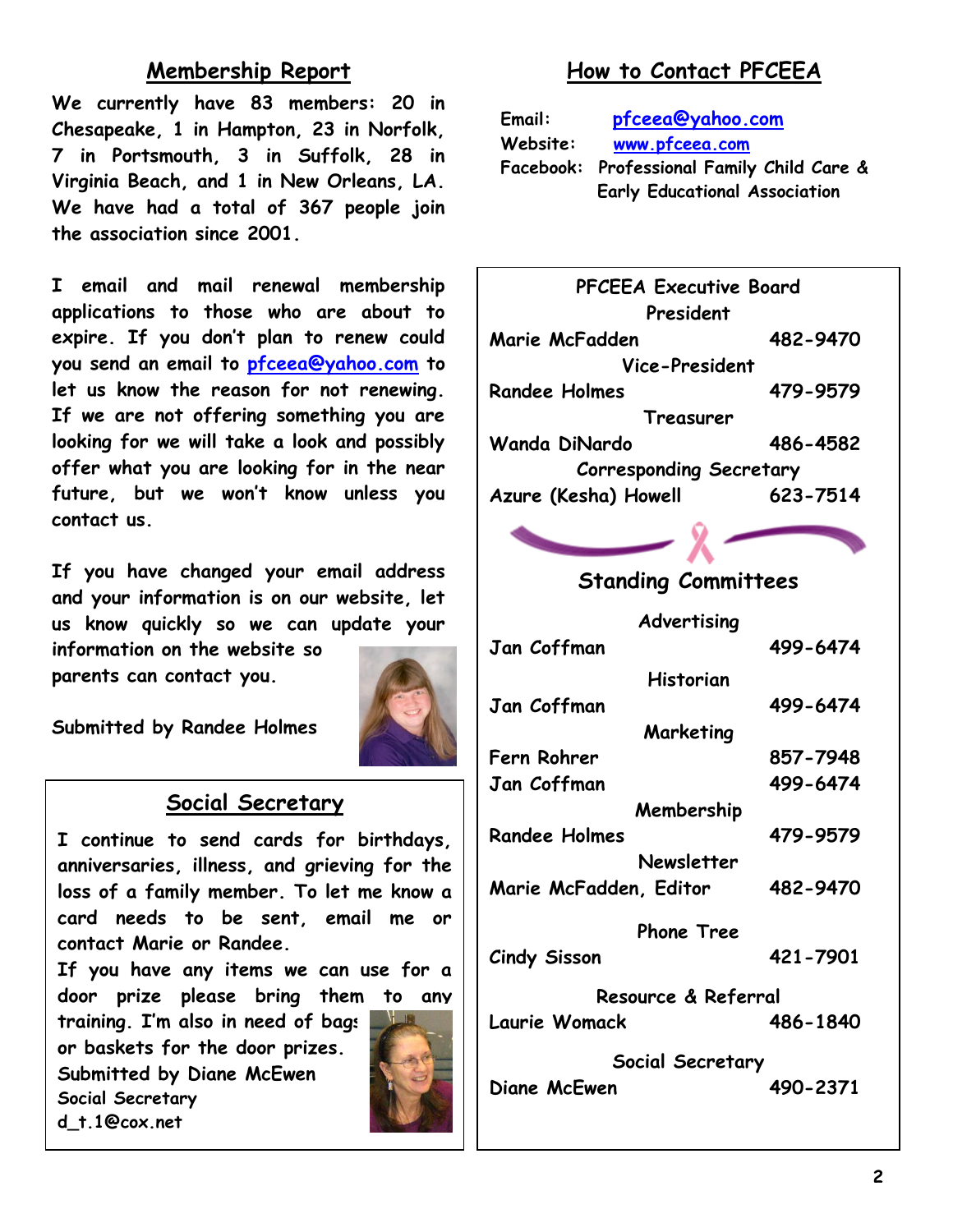## **Candii House**

**There has been no activity this quarter for the Candii House! We are still accepting donations of diapers, unopened formula, and new/gently used clothing. Your donation can be made at any of our monthly trainings. Please contact Beth Kaminski @853-4505 for more information.**

**Submitted by Beth Kaminski**



**License Plate Frames** www.pfceea.com

If we all place these license plate holders on our cars, more parents will know about our association.

Purchase one for \$3, two for \$5.

ofessional Childcare Provi

# **Phone Tree Report**

**The Phone Tree is blessed with some wonderful PFCEEA members calling child care providers each month who do not have email. This is how we are able to let them know about training. This takes between 15-30 min. once a month for each of us who are making the calls. I would love to have more PFCEEA members to help make the calls. You must have email. I would send you a list of names and phone numbers, and the training information. You just call the names and read the little info. To them and then they call Marie if they plan to attend. We usually make the calls during nap time. If you could help us by making a few calls once a month, please call or email me and let me know. This past Spring we made extra calls to let providers know about the one** 

**day training we had on Saturday May 19th.Thank you to all the ladies who are making the calls!! CindySisson 421-7901,** 



[cindy\\_sisson@hughes.net](mailto:cindy_sisson@hughes.net)**PhoneTreeChairwoman**

### **PFCEEA Meeting Schedule**

**To register for all training meetings, email [pfceea@yahoo.com](mailto:pfceea@yahoo.com) or call Marie at 482-9470. PFCEEA members receive the training certificate for free, nonmembers pay \$10 cash at the door.**

**\*\*New starting time for meetings\*\* Our meetings are held in the Virginia Beach Central Library Auditorium from 6:45-8:45 pm. We will draw the door prize ticket at 6:45. For anyone arriving after our speaker starts, a certificate for less training time will be given.**

# **2012 training dates: September 17 October 29 November 26**

### **Marketing Report**

**An ad was placed in the Navy Flagship newspaper. It ran from March 29th thru April 19th. Another ad will run from June 7th thru July 5th. The cost of each ad is \$77.08. We pay for four weeks and the 5th week is free. Our business cards and tri-fold brochures are being placed in Drs. offices and the Norfolk Health Department. Area Child Care Centers have also received our tri-fold brochure letting them know we are holding trainings they can attend.**

**Submitted by** 

**Fern Rohrer & Jan Coffman Fern 857-7948/ Jan Coffman 499-6474.**



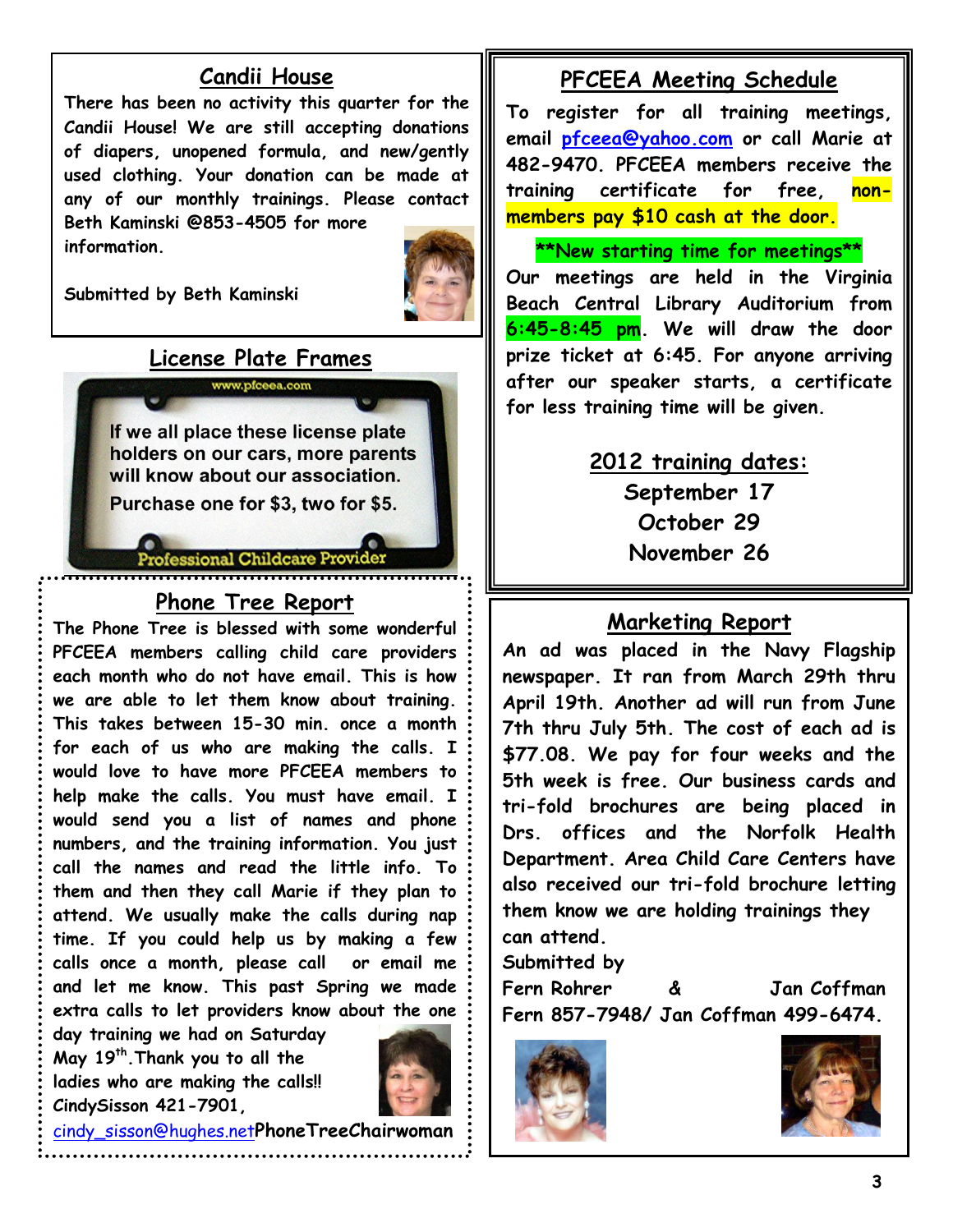# **April Training**





**Our speaker Nicole Jackson**





**May Training**





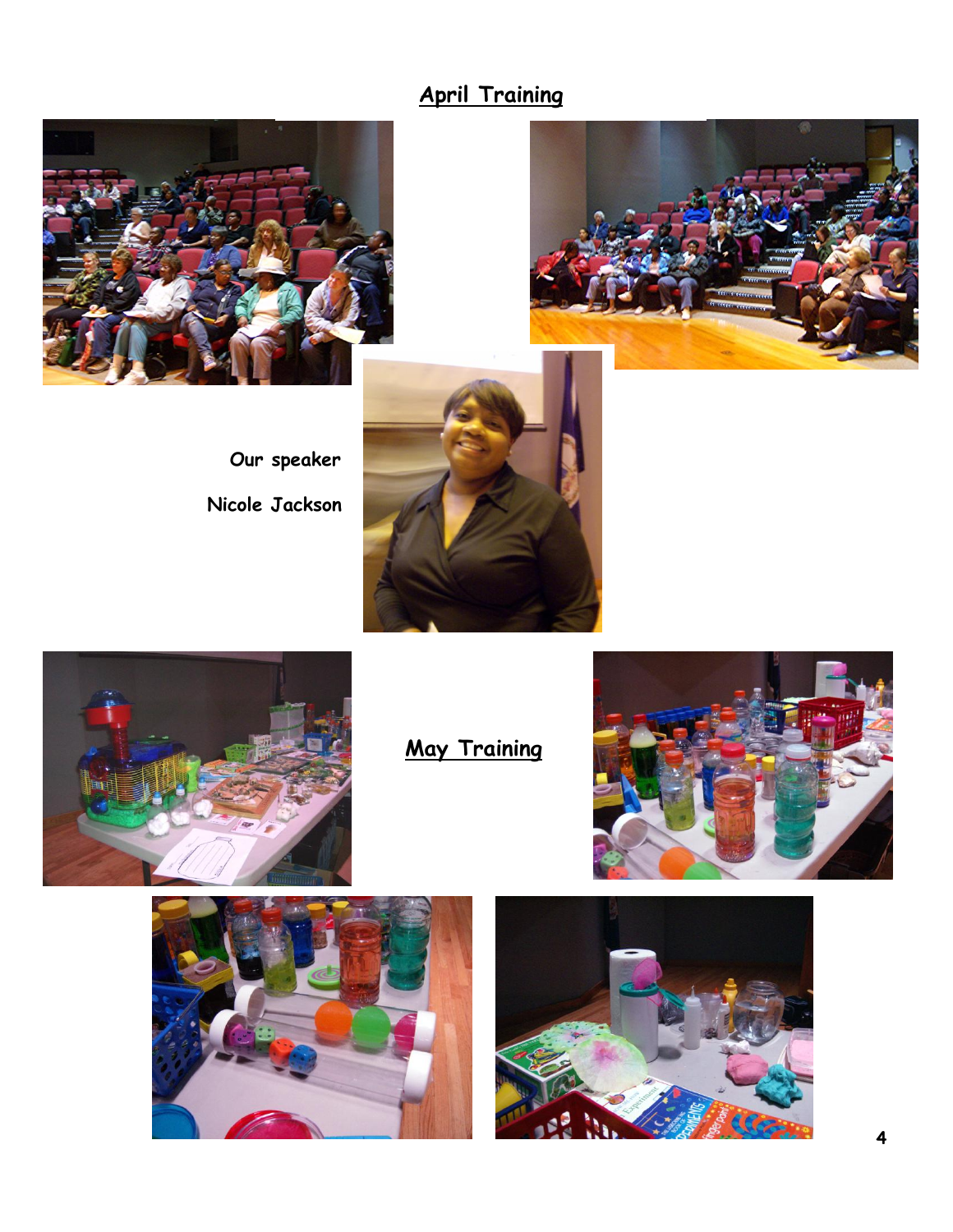

# **Forms for State Licensed Child Care Providers**

**To make sure you have all of the forms DSS requires us to have in each child's record, you can go to:** 

**[http://www.dss.virginia.gov/facility/child\\_care/licensed/fdh/index.cgi](http://www.dss.virginia.gov/facility/child_care/licensed/fdh/index.cgi)**

**Click on "Current FDH providers (includes forms)" this should show you all the forms you need to be using.**

#### **Beginning July 1, 2012**

**For anyone just applying for a state license, or if you are already licensed; upon your renewal you will need to fill out the new licensing forms. There are 10 pages to the new application; however, you will be happy to know you probably won't need to fill out every page!** 

**We are now asked to fill out a financial statement/budget. I'm sure you will all be surprised to see where all of your money is going when you fill out this form. This is something we should have done when we first began our businesses when we were choosing our rates. Before you say, I'm not telling anyone what my income/expenses are remember you are operating a business out of your home and because you are working with children Social Services can ask those questions. Besides, if you filled out tax forms, your city already knows this information.**

**Lastly, we need to take a one page form to our local zoning office. We fill out the top half and the zoning office fills out the bottom half. If you are asking to care for more children than your city allows, you may apply for a Conditional Use Permit. As I understand it, the city of Norfolk will not allow a Conditional Use Permit. It may take three or more months for the process, but you will be happy you applied for it.**

**You should be able to find all of these forms on Social Services website: [http://www.dss.virginia.gov/facility/child\\_care/licensed/fdh/index.cgi](http://www.dss.virginia.gov/facility/child_care/licensed/fdh/index.cgi)**

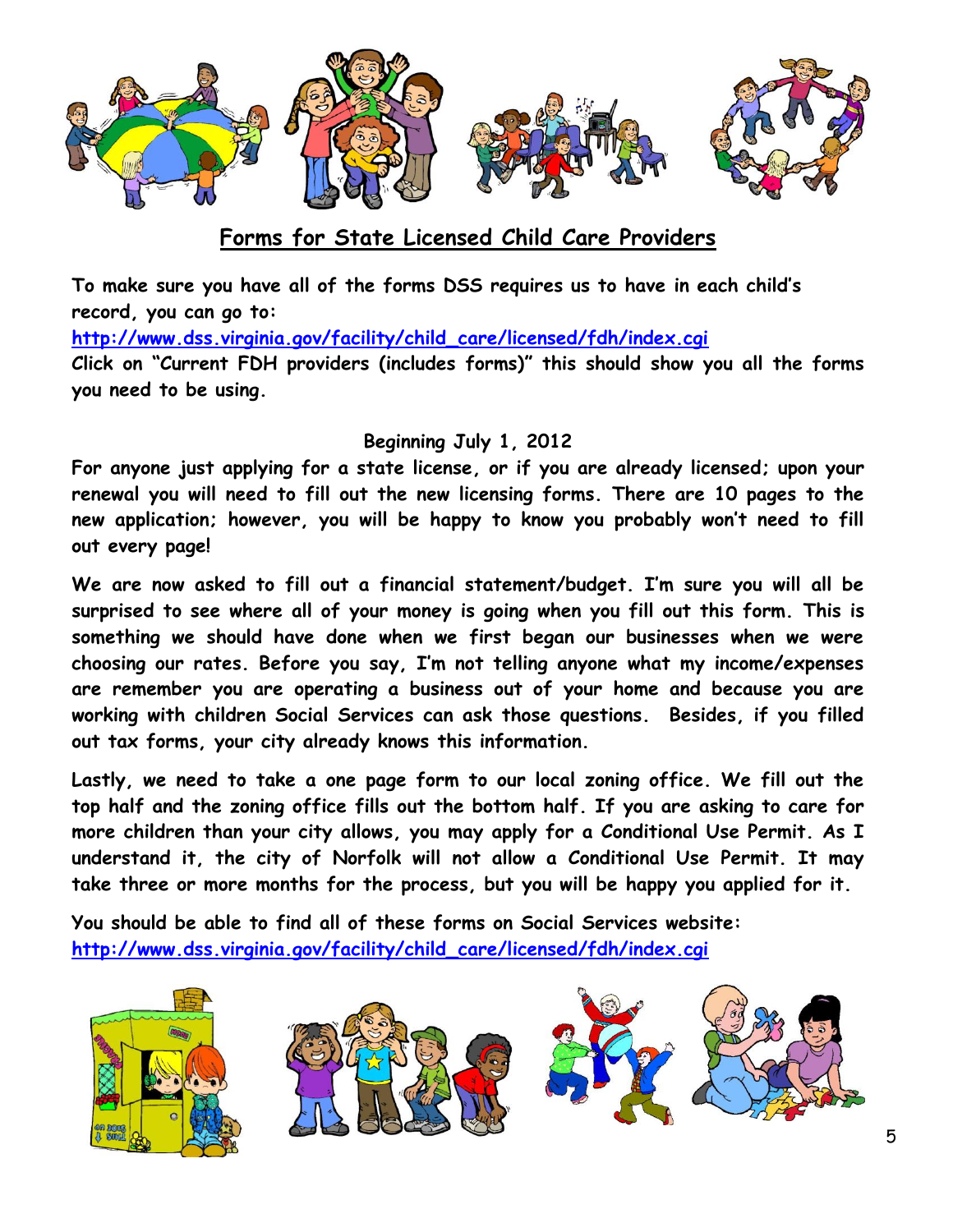# Food Items Toxic to Dogs

**We seem to be a little more relaxed in the summertime than any other season. Here are some food items you want to make sure your dogs don't ingest.**

| <b>Items to avoid</b>                                | <b>Reasons to avoid</b>                                                                                                                                                                                        |
|------------------------------------------------------|----------------------------------------------------------------------------------------------------------------------------------------------------------------------------------------------------------------|
| Alcoholic beverages                                  | Can cause intoxication, coma, and death.                                                                                                                                                                       |
| <b>Baby food</b>                                     | Can contain onion powder, which can be toxic to dogs.<br>(Please see onion below.) Can also result in nutritional<br>deficiencies, if fed in large amounts.                                                    |
| Bones from fish, poultry,<br>or other meat sources   | Can cause obstruction or laceration of the digestive system.                                                                                                                                                   |
| Cat food                                             | Generally too high in protein and fats.                                                                                                                                                                        |
| Chocolate, coffee, tea,<br><u>and other caffeine</u> | Contain caffeine, theobromine, or theophylline, which can<br>be toxic and affect the heart and nervous systems.                                                                                                |
| <u>Citrus oil extracts</u>                           | Can cause vomiting.                                                                                                                                                                                            |
| Fat trimmings                                        | Can cause pancreatitis.                                                                                                                                                                                        |
| <b>Grapes and raisins</b>                            | Contain an unknown toxin, which can damage the kidneys.                                                                                                                                                        |
| Hops                                                 | Unknown compound causes panting, increased heart rate,<br>elevated temperature, seizures, and death.                                                                                                           |
| Human vitamin supplements<br>containing iron         | Can damage the lining of the digestive system and be toxic<br>to the other organs including the liver and kidneys.                                                                                             |
| Large amounts of liver                               | Can cause <u>Vitamin A</u> toxicity, which affects muscles and<br>bones.                                                                                                                                       |
| <u>Macadamia nuts</u>                                | Contain an unknown toxin, which can affect the digestive<br>and nervous systems and muscle.                                                                                                                    |
| <u>Marijuana</u>                                     | Can depress the nervous system, cause vomiting, and<br>changes in the heart rate.                                                                                                                              |
| Milk and other dairy<br>products                     | Some adult dogs and cats do not have sufficient amounts of<br>the enzyme lactase, which breaks down the lactose in milk.<br>This can result in diarrhea. Lactose-free milk products are<br>available for pets. |
| <u>Moldy or spoiled food,</u>                        | Can contain multiple toxins causing vomiting and diarrhea                                                                                                                                                      |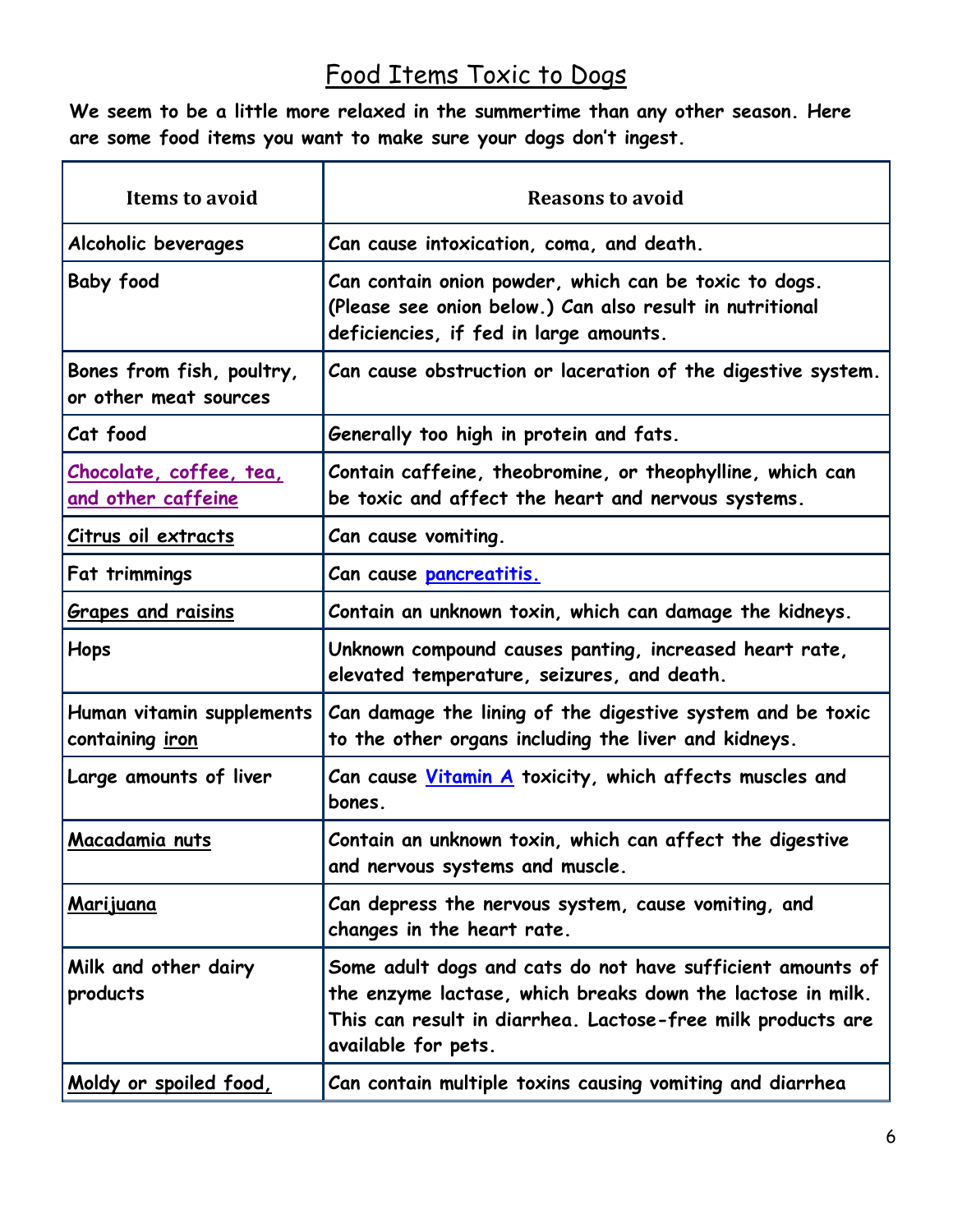| garbage                                                           | and can also affect other organs.                                                                                                                                                          |
|-------------------------------------------------------------------|--------------------------------------------------------------------------------------------------------------------------------------------------------------------------------------------|
| Mushrooms                                                         | Can contain toxins, which may affect multiple systems in<br>the body, cause shock, and result in death.                                                                                    |
| Onions and garlic (raw,<br>cooked, or powder)                     | Contain sulfoxides and disulfides, which can damage red<br>blood cells and cause anemia. Cats are more susceptible than<br>dogs. Garlic is less toxic than onions.                         |
| Persimmons                                                        | Seeds can cause intestinal obstruction and enteritis.                                                                                                                                      |
| Pits from peaches and<br>plums                                    | Can cause obstruction of the digestive tract.                                                                                                                                              |
| Potato, rhubarb, and<br>tomato leaves; potato and<br>tomato stems | Contain oxalates, which can affect the digestive, nervous,<br>and urinary systems. This is more of a problem in livestock.                                                                 |
| Raw eggs                                                          | Contain an enzyme called avidin, which decreases the<br>absorption of <b>biotin (a B vitamin)</b> . This can lead to skin and<br>hair coat problems. Raw eggs may also contain Salmonella. |
| Raw fish                                                          | Can result in a <i>thiamine</i> (a B vitamin) deficiency leading to<br>loss of appetite, seizures, and in severe cases, death. More<br>common if raw fish is fed regularly.                |
| Salt                                                              | If eaten in large quantities it may lead to electrolyte<br>imbalances.                                                                                                                     |
| <b>String</b>                                                     | Can become trapped in the digestive system; called a<br>"string foreign body."                                                                                                             |
| Sugary foods                                                      | Can lead to <b>obesity</b> , dental problems, and possibly <b>diabetes</b><br>mellitus.                                                                                                    |
| Table scraps (in large<br>amounts)                                | Table scraps are not nutritionally balanced. They should<br>never be more than 10% of the diet. Fat should be trimmed<br>from meat; bones should not be fed.                               |
| Tobacco                                                           | Contains nicotine, which affects the digestive and nervous<br>systems. Can result in rapid heart beat, collapse, coma,<br>and death.                                                       |
| Yeast dough                                                       | Can expand and produce gas in the digestive system,<br>causing pain and possible rupture of the stomach or<br>intestines.                                                                  |

**<http://www.risingwoods.org/OURFAMILY/THEDOGS/knowntoxicfoodsfordogs.htm>**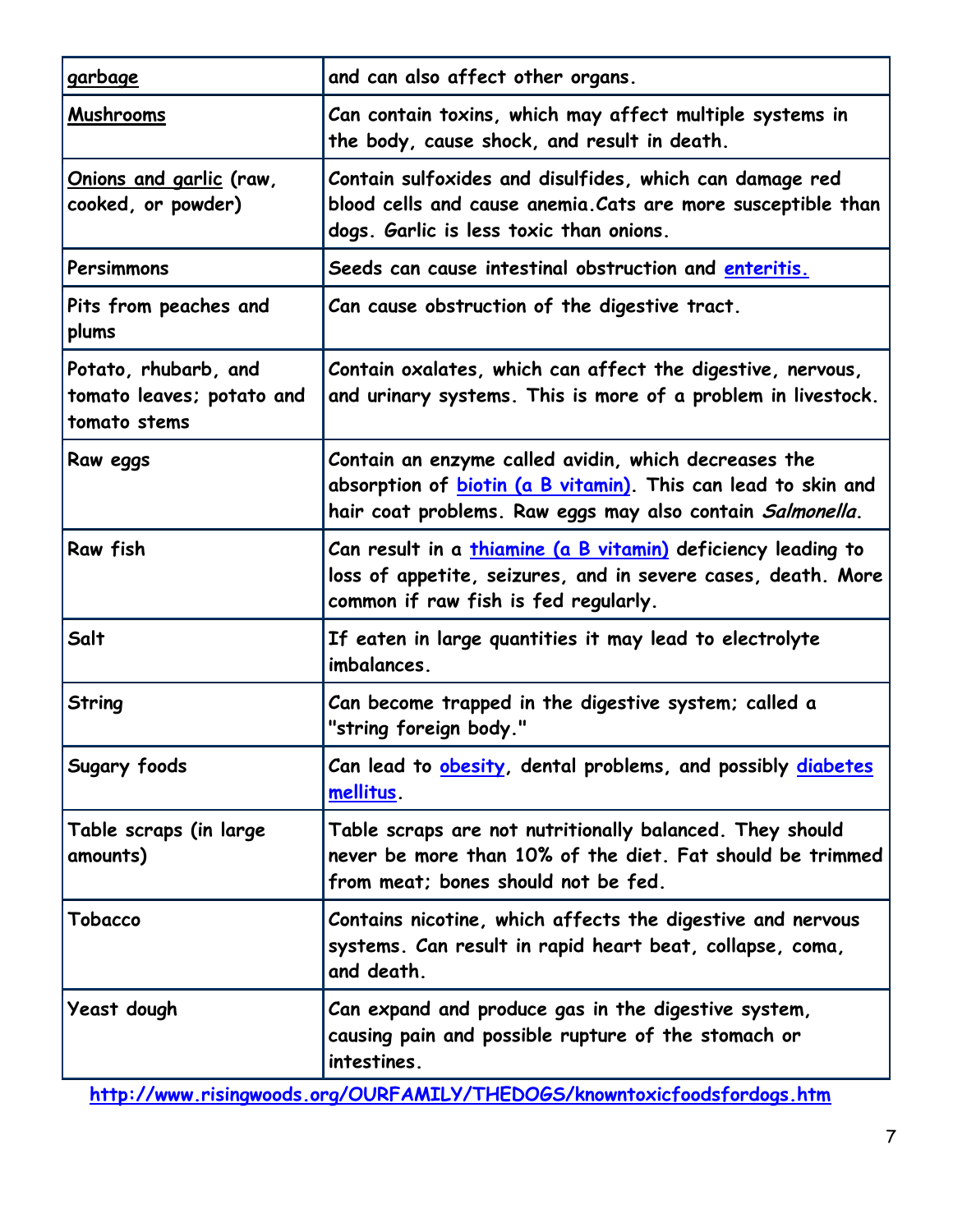# **Enteresting Websites** | Recipe Corner

**Couponing <http://thekrazycouponlady.com/beginners/> Preschool <http://www.supersimplelearning.com/>**

#### **June Activities**

**<http://www.first-school.ws/theme/occasions6.htm> <http://www.adaycare.com/PreschoolCurriculumSample6.html> <http://www.kinderart.com/seasons/june.shtml>**

**July Activities <http://www.123child.com/> <http://www.enchantedlearning.com/crafts/july4/> <http://www.adaycare.com/July.html>**

#### **Aug Activities**

**<http://www.first-school.ws/theme/occasions8.htm> <http://www.preschoolbystormie.com/sept.html> <http://preschool.uen.org/curriculum/calendars.htm>**

**Sept. Activities <http://www.first-school.ws/theme/occasions9.htm> <http://www.kidsparkz.com/index.html> <http://www.education.com/worksheets/preschool/>**





**Do you have young children of your own at home, or are they almost ready to fly out of the nest? Have you thought of creating a cook book full of your family's favorite meals and snacks to pass down to the younger generation? This would also make a wonderful shower gift. Don't forget to include other tidbits of knowledge you've learned over the years. Who knows, this could be the beginning of a family tradition from generation to generation to generation!**

# **Tips for State Licensed Providers**

**It's time to pull out all of your child care records and have the annual review with each parent. After the parent reviews the "Childs Record" form, and makes any changes necessary, have them sign and date the bottom of page 1 attesting all of the information is correct. This is the time to make sure work phone numbers or cell phone numbers haven't been changed. This would be a good idea for all providers to do this, not just the state licensed ones. If you have an emergency you won't have time to fumble through phone books to find the numbers you need.**

**Recently Social Services sent out an email letting us know they have made changes to the Medication forms. You may want to take a look at the changes and update your records: <http://www.medhomeplus.org/MAT/index.php> scroll down to "MAT best practice forms".**

**Take a look inside your First Aid box for any item with an expiration date. If it is near the expiration date, replace the item(s).** 

**While you are checking for expiration dates, don't forget to check your food and drink items in your evacuation bag.**

**From July 1st, 2012 to June 30, 2013 state licensed providers need to attain 14 training hours.**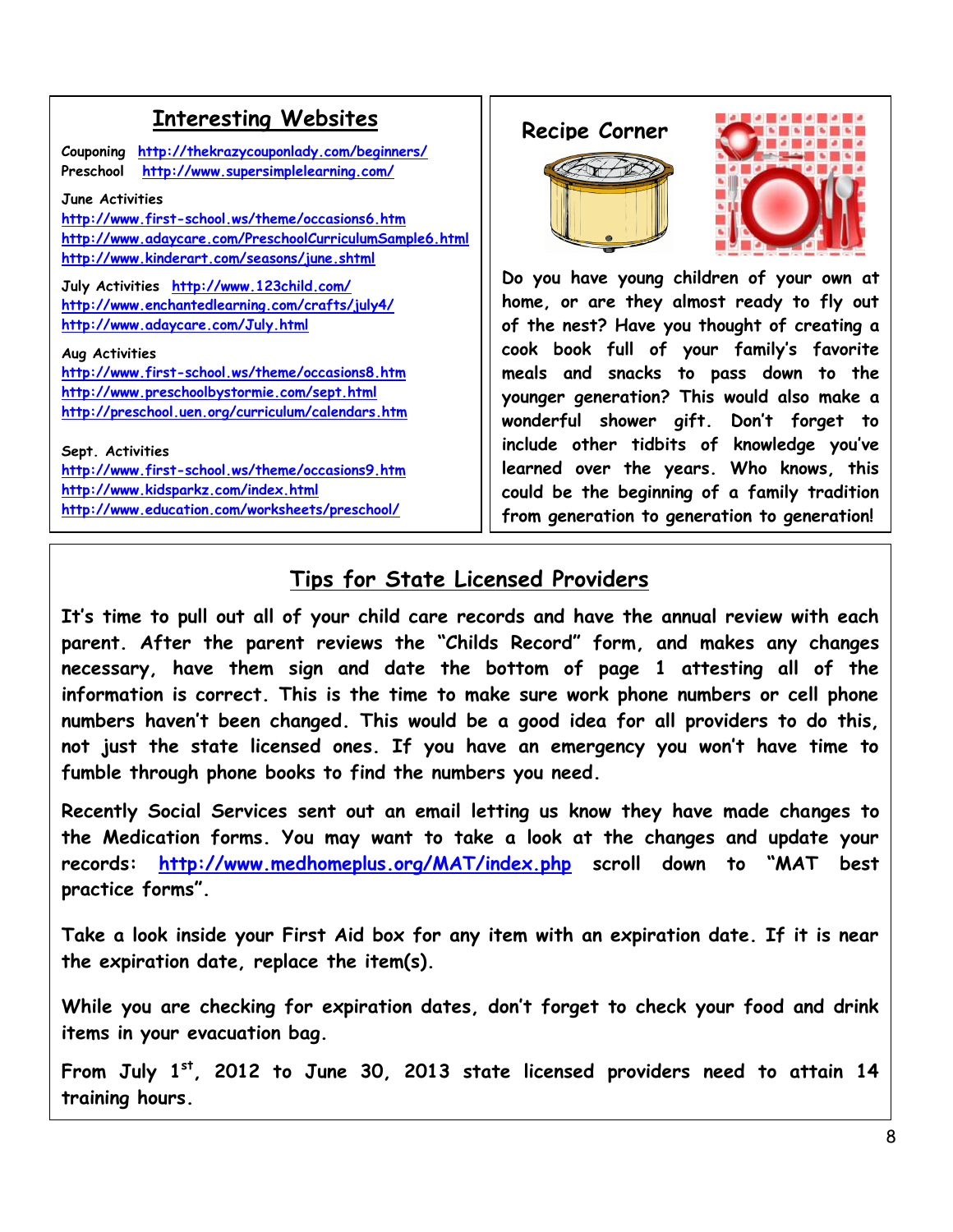# **How to Avoid the Scams of Summer**

**If you're going to the Olympics... best of luck getting tickets. Most events sold out last year, and resellers are charging a hefty premium. If you're thinking about purchasing a ticket online, make sure the seller has an address you can verify, a working phone number, and the ability to process credit cards. If they don't list a phone number or if they insist that you wire the money before they send the ticket, walk away from the deal.** 

**If you're using a gift card to buy a ticket on Southwest... don't buy that gift card at a steep discount on Craigslist. Southwest Airlines is one of the few airlines to allow ticket purchases with gift cards. That can make for a cool present, but it also makes scams very easy to pull off. A scammer can use a stolen credit card to purchase a gift certificate from Southwest.com—complete with a PIN to prove it's "legitimate"—and then resell the gift certificate to somebody else before the scam is discovered. Often, people don't discover they've been duped until they go to the airport and find out their ticket has been cancelled because it was purchased with a stolen card.** 

 **If you're refinancing your mortgage... or if you're just looking to consolidate debt, you maybe look online for a new loan servicer. If that servicer says you're preapproved for a loan but that you have to put down a deposit, insurance fee, or some other fee in order to qualify due to your low credit score, be very suspicious. A lot of people with less-than-sterling credit histories end up scammed out of hundreds and even thousands of dollars because they put money down on what turned out to be a fraudulent loan.**

**If you're logging onto your hotel's Wi-Fi network while traveling... a new malware scam appears to target travelers by presenting a pop-up to trigger a routine update to a common software product. The user, who's in an unfamiliar setting and whose only expectation is to see a series of pop-ups before logging into the hotel's network, approves the update so that he or she can proceed. Instead of a software update, they download malware.**

**If you're hired as a "mystery shopper" to test out a retailer's return policy... you may be the victim of a new scam involving iPad "mules." In this scam, the unsuspecting "mystery shopper" believes he or she is returning an iPad to a retailer and evaluating their customer service experience. In fact, he or she is returning an empty box to the retailer and giving several hundred dollars in returned money to a scam artist.**